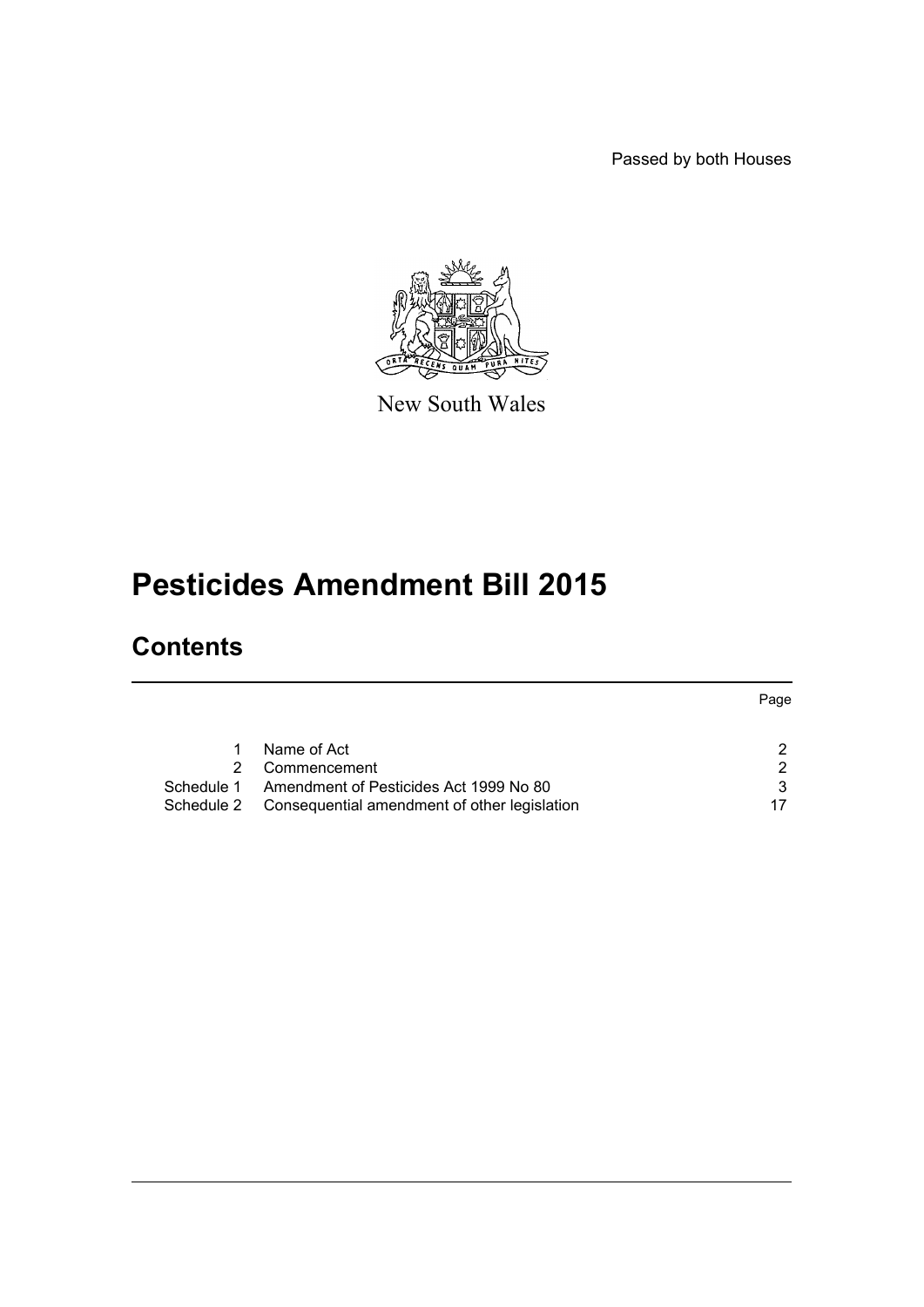*I certify that this public bill, which originated in the Legislative Assembly, has finally passed the Legislative Council and the Legislative Assembly of New South Wales.*

> *Clerk of the Legislative Assembly. Legislative Assembly, Sydney,* , 2015



New South Wales

# **Pesticides Amendment Bill 2015**

Act No , 2015

An Act to amend the *Pesticides Act 1999* to make further provision with respect to the licensing of activities involving pesticides, to implement certain nationally agreed reforms and to improve the administration and enforceability of the Act; and to make consequential amendments to certain other legislation.

*I have examined this bill and find it to correspond in all respects with the bill as finally passed by both Houses.*

*Assistant Speaker of the Legislative Assembly.*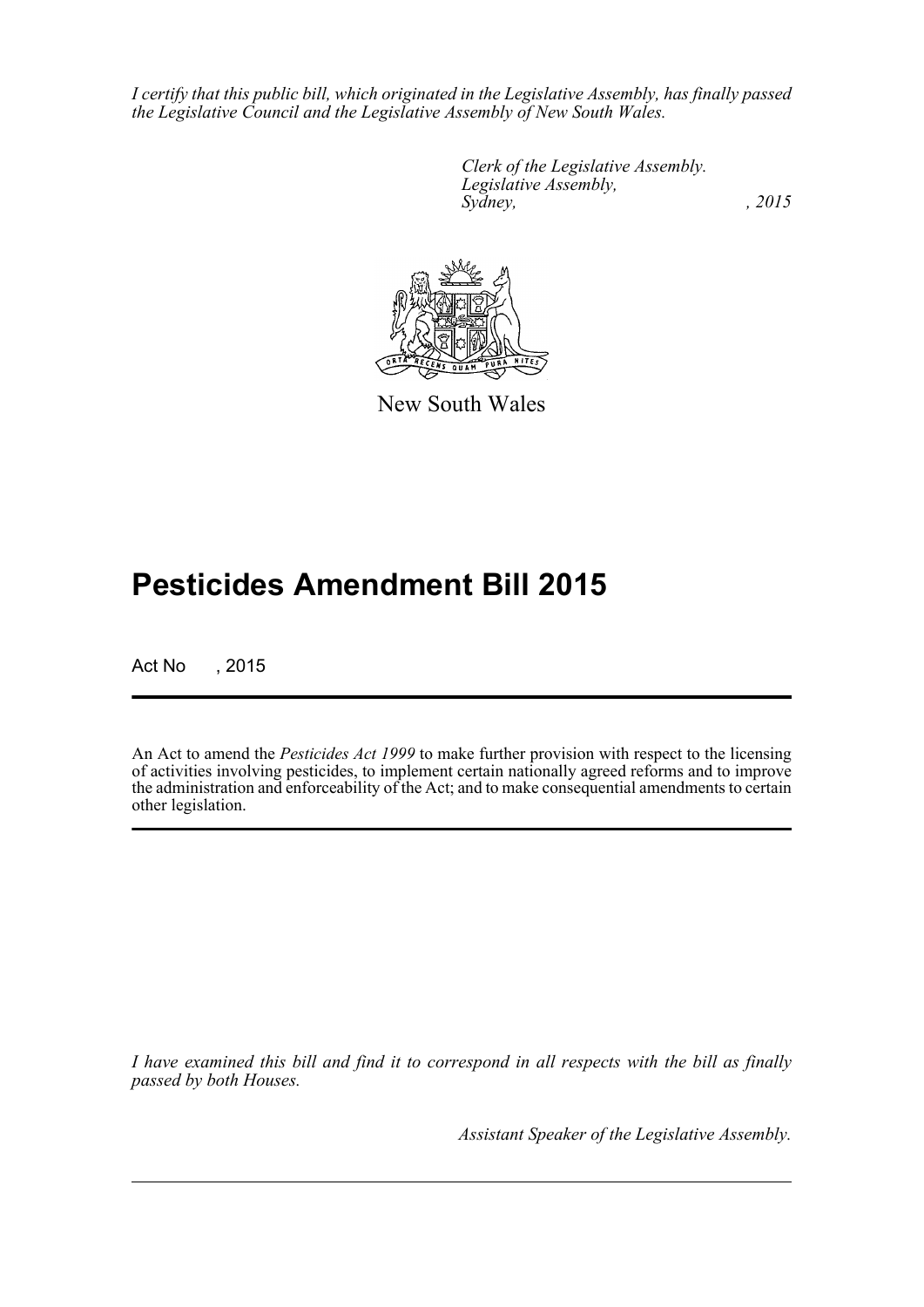# <span id="page-2-0"></span>**The Legislature of New South Wales enacts:**

#### **1 Name of Act**

This Act is the *Pesticides Amendment Act 2015*.

#### <span id="page-2-1"></span>**2 Commencement**

- (1) This Act commences on a day or days to be appointed by proclamation, except as provided by this section.
- (2) Schedules 1.2, 1.4, 1.5 and 2.2 commence on the date of assent to this Act.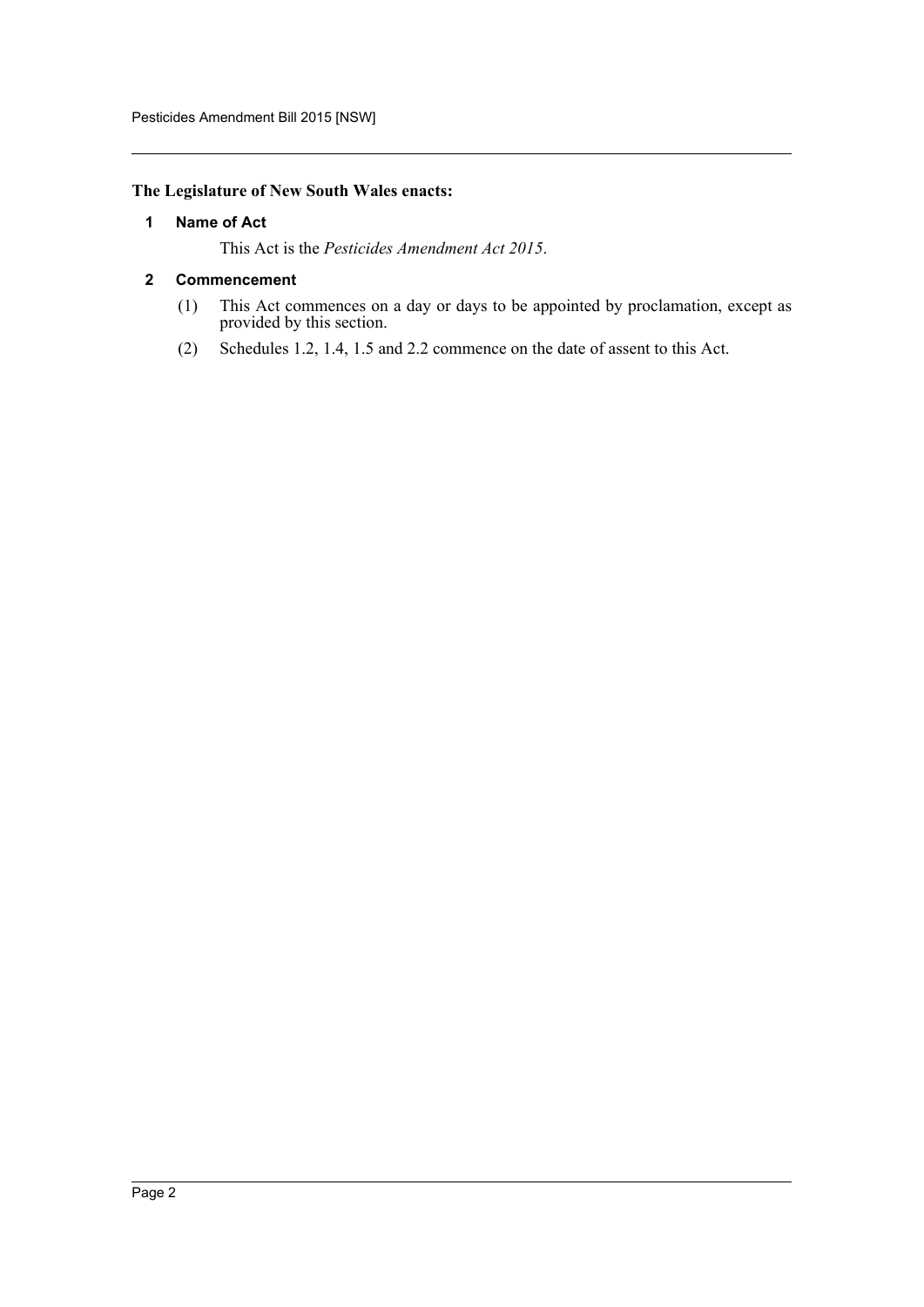# <span id="page-3-0"></span>**Schedule 1 Amendment of Pesticides Act 1999 No 80**

# **1.1 Licensing and restricted pesticide authorisations**

#### **[1] Whole of Act (except the definition of "certificate of competency" in sections 4 (1) and 107 and Schedule 2 and except as otherwise amended by this Act)**

Omit each term or expression specified in Column 1 of the following Table wherever occurring (including definitions, headings and notes) and regardless of capitalisation.

Insert instead the term or expression specified in Column 2 opposite the term or expression specified in Column 1 with capitalisation that corresponds to that of the omitted term or expression:

#### **Table**

| Column 1                                                                                     | Column 2                            |  |
|----------------------------------------------------------------------------------------------|-------------------------------------|--|
| the certificate (except when occurring in the<br>expression "the certificate of competency") | the authorisation                   |  |
| a certificate (except when occurring in the<br>expression "a certificate of competency")     | an authorisation                    |  |
| certificate of competency                                                                    | restricted pesticide authorisation  |  |
| certificates of competency                                                                   | restricted pesticide authorisations |  |

# **[2] Section 4 Definitions**

Omit the definition of *certificate of competency* from section 4 (1).

Insert in alphabetical order:

*relevant legislation* means:

- (a) this Act and the regulations, and
- (b) the Agvet Code and the regulations applying because of section 6 of the *Agricultural and Veterinary Chemicals (New South Wales) Act 1994*, and
- (c) legislation of any other Australian jurisdiction relating to the use of pesticides, and
- (d) legislation (including legislation that has been repealed or legislation of another jurisdiction) prescribed by the regulations.

*restricted pesticide authorisation* means a restricted pesticide authorisation in force under this Act.

# **[3] Section 4 (1), definition of "licence"**

Omit the definition. Insert instead:

*licence* means a licence in force under this Act.

# **[4] Section 4 (1)**

Insert in alphabetical order:

*prescribed pesticide work*—see section 5A.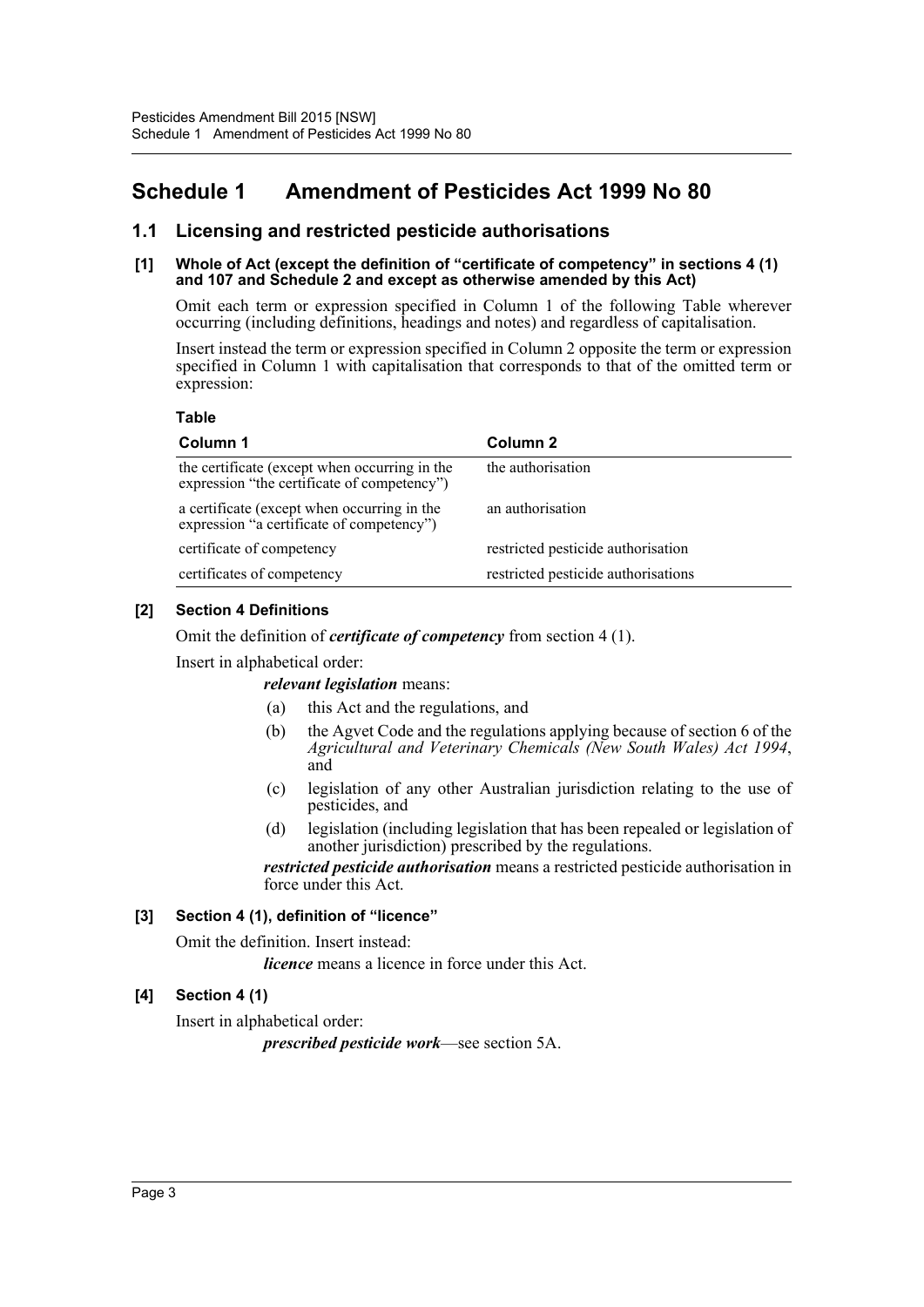## **[5] Sections 5A and 5B**

Insert after section 5:

#### **5A Definition of "prescribed pesticide work"**

- (1) In this Act, *prescribed pesticide work* means the carrying out of any of the following kinds of activities in such circumstances, or by such means, if any, as may be prescribed by the regulations:
	- (a) the supply or use of pesticides for a fee or reward,
	- (b) the piloting or use of aircraft in connection with the supply or use of pesticides (whether or not for a fee or reward),
	- (c) the carrying on of a business involving any of the activities referred to in paragraph (a) or (b), including the employment or engagement of persons to carry out the activities for the business,
	- (d) the carrying out by a public authority of any of the activities referred to in paragraph  $(a)$  or  $(b)$ , including:
		- (i) the supply or use of pesticides without a fee or reward, and
		- (ii) the employment or engagement of persons to carry out the activities for the public authority.
- (2) For the purposes of subsection (1), the regulations may prescribe circumstances or means in relation to an activity referred to in that subsection by reference to all circumstances or means relating to the activity or by reference to specified classes of circumstances or means relating to the activity.
- (3) The regulations may make provision for or with respect to the training and supervision of trainees in connection with the carrying out of prescribed pesticide work.
- (4) In this section:

*business* includes carrying out an activity as a self-employed person, but not as an employee.

*fee or reward* includes remuneration paid to a person as an employee.

#### **5B Fit and proper persons**

- (1) In determining, for the purposes of this Act, whether a person is a fit and proper person to hold a licence, the Authority may take into consideration any one or more of the following:
	- (a) whether the person (or any director of the person in the case of a body corporate) has contravened relevant legislation, or has held a regulatory authorisation that has been suspended or cancelled under relevant legislation,
	- (b) whether, if the person is a body corporate, a director of the body corporate is or has been the director of another body corporate that has contravened relevant legislation, or has held a regulatory authorisation that has been suspended or cancelled under relevant legislation,
	- (c) the record of compliance with relevant legislation of the person (and each director of the person in the case of a body corporate),
	- (d) whether, in the opinion of the Authority, any dealings of the person with pesticides under a licence will or will not be in the hands of a technically competent person,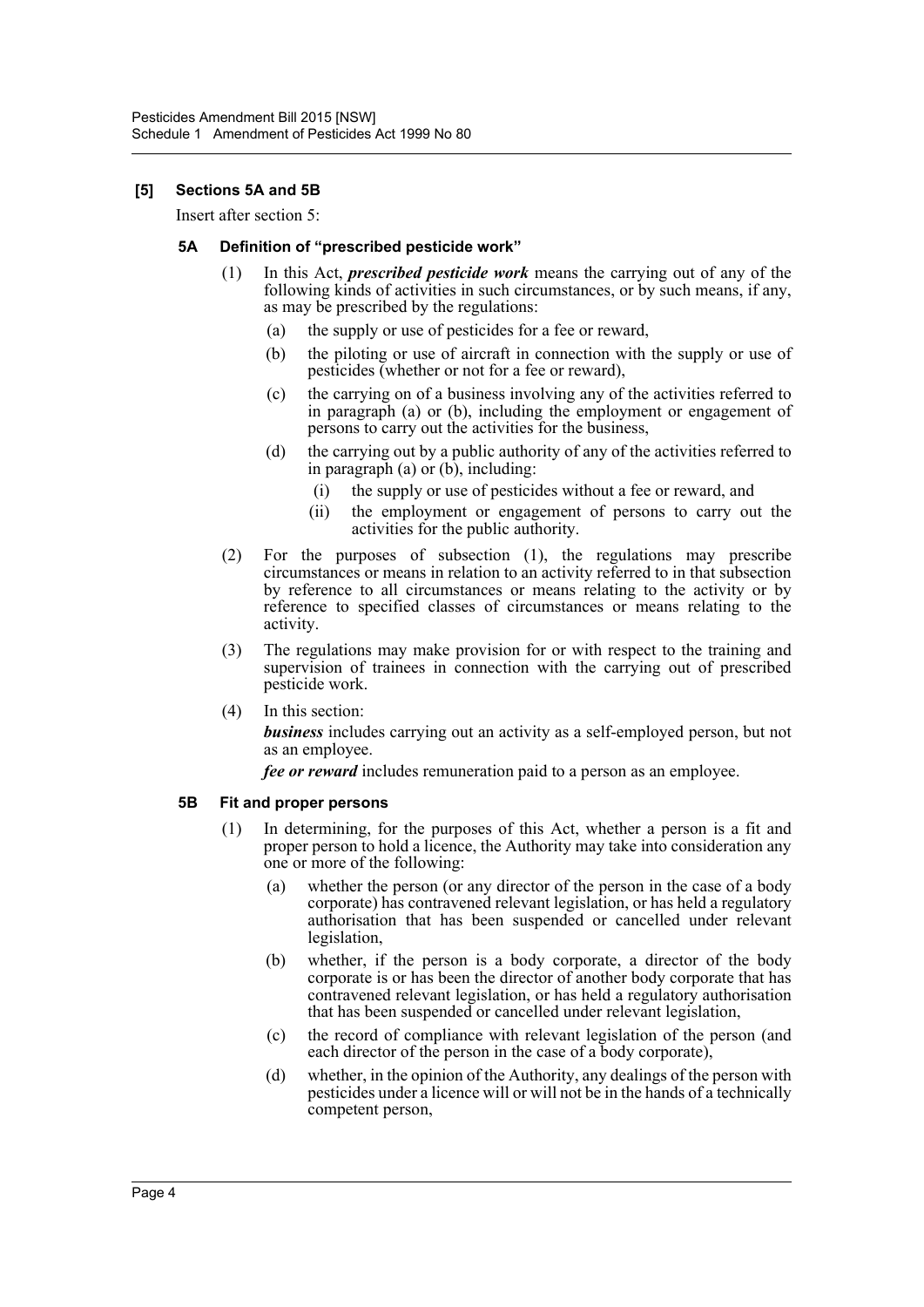- (e) whether, in the opinion of the Authority, the person (and each director of the person in the case of a body corporate) is of good repute, having regard to character, honesty and integrity,
- (f) whether the person (or any director of the person in the case of a body corporate), in the previous 10 years, has in this or any other Australian jurisdiction been convicted of an offence involving fraud, dishonesty or other behaviour that the Authority considers would render the person unfit to hold a licence,
- (g) whether the person, during the previous 3 years, was an undischarged bankrupt or applied to take the benefit of any law for the relief of bankrupt or insolvent debtors, compounded with his or her creditors or made an assignment of his or her remuneration for their benefit,
- (h) if the person is an individual, whether he or she is or was a director of a body corporate that is the subject of a winding up order or for which a controller or administrator has been appointed during the previous 3 years,
- (i) if the person is a body corporate, whether the body corporate is the subject of a winding up order or has had a controller or administrator appointed during the previous 3 years,
- (j) whether the person has demonstrated to the Authority the financial capacity to comply with the person's obligations under the licence or the proposed licence,
- (k) whether the person is in partnership with a person, whom the Authority does not consider to be a fit and proper person under this section, in connection with dealings with pesticides authorised (or sought to be authorised) by a licence,
- (l) any other ground that the Authority considers appropriate.
- (2) In this section:

*cancelled* includes revoked.

*director* of a body corporate includes a person involved in the management of the affairs of the body corporate.

*regulatory authorisation*, in relation to relevant legislation, means any licence, permit, consent, approval or other authority under the legislation.

# **[6] Part 6, Division 1**

Omit the Division. Insert instead:

# **Division 1 Licensing of prescribed pesticide work**

#### **45 Requirement for licence**

- (1) A person must not carry out prescribed pesticide work unless the person is the holder of a licence that authorises the person to carry out that kind of work. Maximum penalty: \$60,000.
- (2) A person must not employ or engage any other person (an *agent*) to carry out prescribed pesticide work unless the agent also holds a licence that authorises the agent to carry out the work that the agent is employed or engaged to carry out.

Maximum penalty:

- (a) \$120,000 in the case of a corporation, or
- (b) \$60,000 in the case of an individual.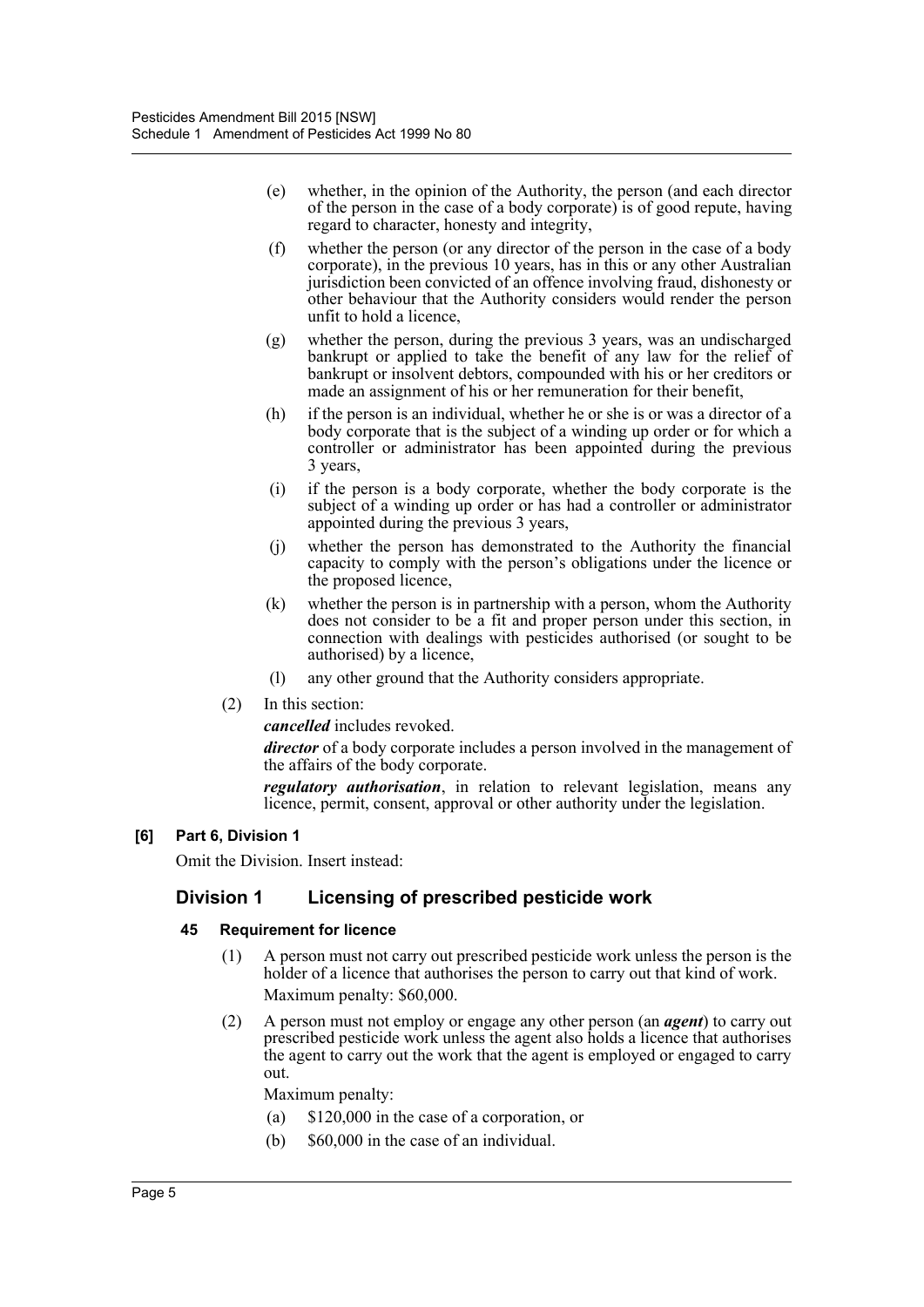## **46 Authority granted by licence**

- (1) The kinds of licences that are prescribed by the regulations may be granted and held under this Act.
- (2) A licence authorises the holder of the licence to carry out, in accordance with this Act and the conditions of the licence, the kind of prescribed pesticide work specified by the regulations for that kind of licence.
- (3) The authorisation conferred by a licence is subject to this Act and the regulations.

## **47 Application for licence**

- (1) A person may apply to the Environment Protection Authority for a licence.
- (2) An application must:
	- (a) be in the form and manner approved by the Authority or prescribed by the regulations, and
	- (b) be accompanied by the fee prescribed by the regulations.
- (3) An application for a licence must:
	- (a) specify the name and address of the applicant, and
	- (b) specify the kind of licence that is being sought, and
	- (c) if required by the regulations—be accompanied by evidence that the applicant holds an insurance policy of a class prescribed by the regulations (or is eligible to hold such an insurance policy), and
	- (d) be accompanied by such other information or particulars as are required by the regulations.

#### **48 Further information**

- (1) The Environment Protection Authority may, by written notice served on the applicant for the licence, require the applicant to provide the Authority with such information as it considers necessary or relevant to the application, and that is specified in the notice, by a date so specified.
- (2) If an applicant fails to comply with the requirements of a notice served under subsection (1) or, in purported compliance with a notice so served, provides information that, in the opinion of the Authority, is inadequate, the Authority may refuse to grant the licence.

#### **49 Grant of licence**

- (1) The Environment Protection Authority may determine an application for a licence by granting a licence to the applicant.
- (2) The Authority may refuse to grant a licence to an applicant for a licence:
	- (a) if the Authority is of the opinion that the applicant is not a fit and proper person to hold the licence, or
	- (b) if the applicant does not hold the qualifications prescribed by, or determined in accordance with, the regulations for the kind of licence, or
	- (c) if the applicant does not hold an insurance policy of a class prescribed by the regulations (or is not eligible to hold such a policy) for the licence concerned, or
	- (d) in such other circumstances as may be prescribed by the regulations.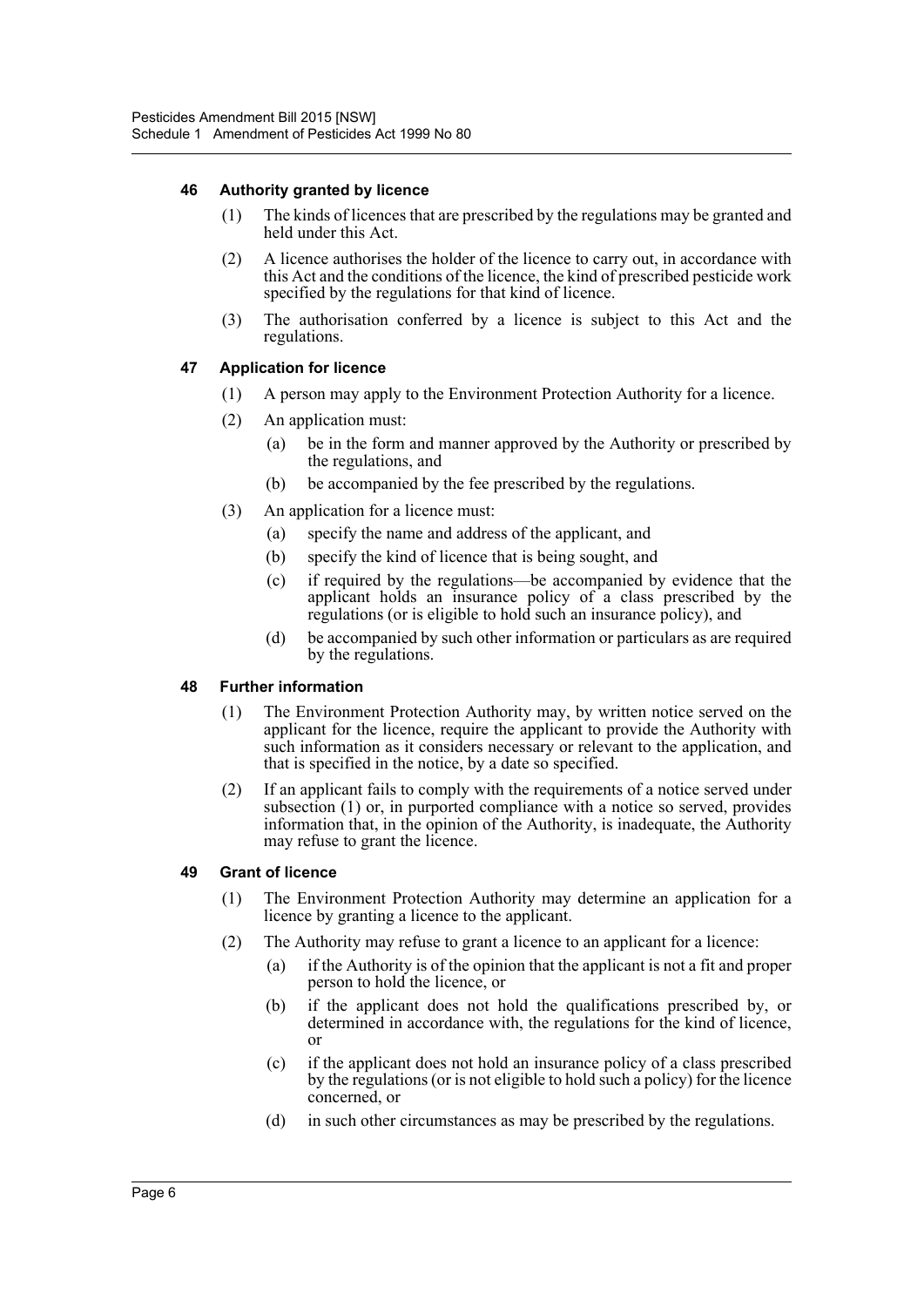#### **50 Licence conditions**

- (1) A licence is subject to the following conditions:
	- (a) any condition prescribed by the regulations,
	- (b) any condition imposed on the licence by the Environment Protection Authority under this Act at the time the licence is granted or subsequently.
- (2) The Authority may, at any time, by notice in writing served on the holder of the licence:
	- (a) revoke or vary any condition to which the licence is subject that it has imposed, or
	- (b) impose new conditions to which the licence is subject.
- (3) The Authority may impose, revoke or vary conditions on a licence for such reasons, and in such circumstances, as the Authority considers appropriate or necessary.

#### **51 Duration and renewal of licence**

- (1) Subject to the regulations, a licence may be granted for a fixed term or for no fixed term.
- (2) If a licence is granted for a fixed term, the licence remains in force for the term specified in the licence, unless sooner surrendered to or revoked by the Environment Protection Authority or it otherwise ceases to be in force.
- (3) If a licence is granted for no fixed term, it remains in force until it is surrendered to or revoked by the Authority or it otherwise ceases to be in force.
- (4) In any case, a licence is taken not to be in force for the purposes of this Act during any period in which it is suspended.
- (5) A licence is, while it remains in force, subject to any variations made to the licence under this Act.
- (6) A person may apply to the Authority for the renewal of a licence in accordance with the regulations.

#### **52 Suspension or revocation of licence**

- (1) The Environment Protection Authority may, for such reasons as it thinks fit, suspend a licence.
- (2) The Authority may revoke a licence:
	- (a) if the holder of the licence ceases to have the qualifications prescribed by the regulations for the type of licence concerned, or
	- (b) if the holder of the licence ceases to hold an insurance policy prescribed by the regulations for the licence, or
	- (c) if the holder of the licence supplied information that was, to the holder's knowledge, false or misleading in a material particular in, or in connection with, the application for the licence, or
	- (d) if the holder of the licence has contravened any provision of relevant legislation, whether or not the holder has been convicted of an offence for the contravention, or
	- (e) if the holder of the licence has contravened any condition to which the licence is subject, or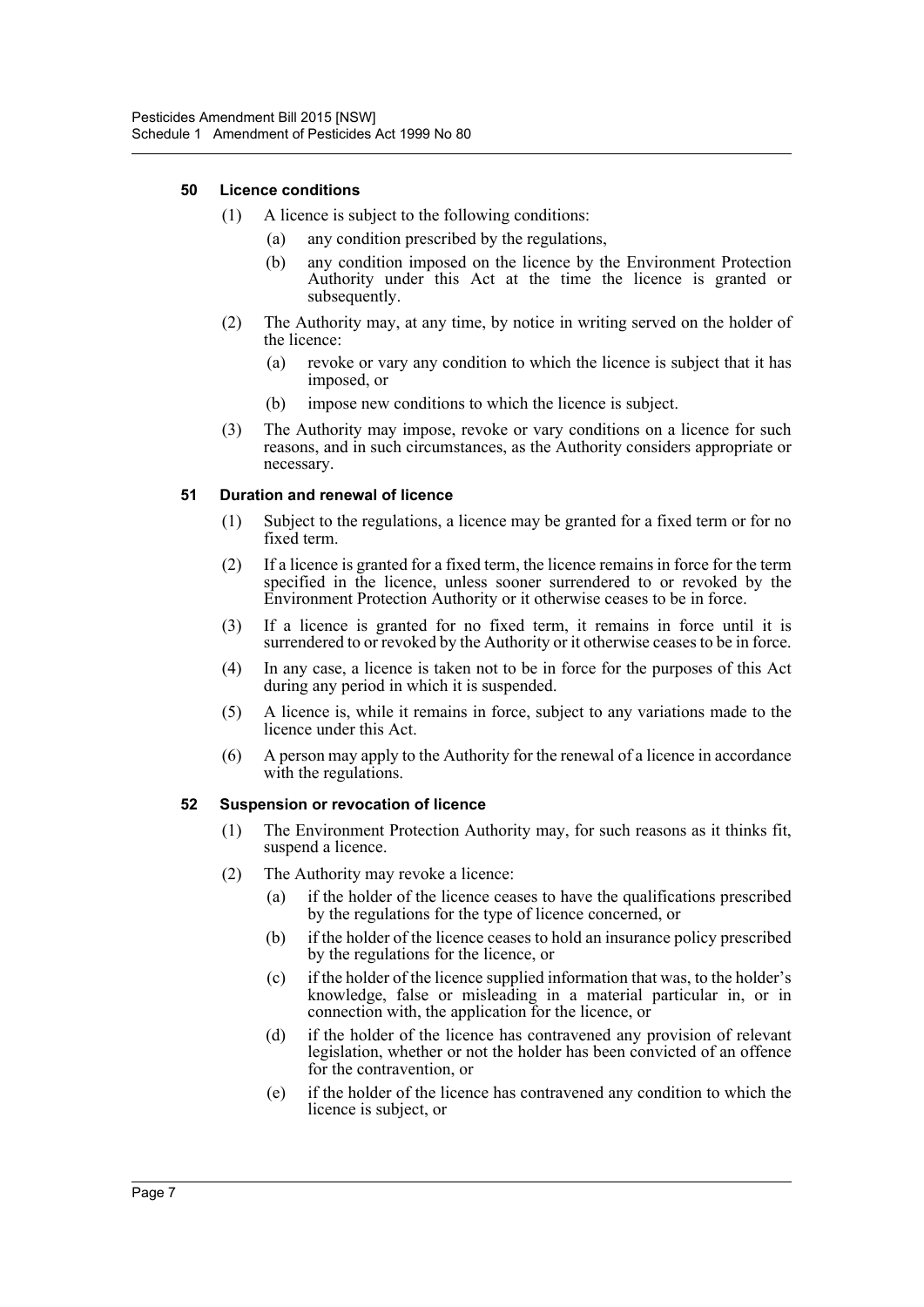- (f) if the Authority is of the opinion that the holder of the licence is no longer a fit and proper person to hold the licence, or
- (g) if the Authority receives information about the holder of the licence and the Authority is of the opinion that, had the information been received at the time when an application for the licence was made, it would have refused the application, or
- (h) if the holder of the licence voluntarily surrenders the licence to the Authority, or
- (i) on such other grounds as may be prescribed by the regulations.
- (3) Before suspending or revoking a licence, the Authority:
	- (a) must cause written notice of the proposed suspension or revocation to be given to the holder of the licence, and
	- (b) must give the holder of the licence a reasonable opportunity to make representations to the Authority in relation to the proposed suspension or revocation, and
	- (c) must have regard to any representations so made.
- (4) If, after having regard to any representations made by the holder of the licence, the Authority decides to proceed with the proposed suspension or revocation, the Authority must give to the holder of the licence a written notice:
	- (a) stating that the licence is suspended or revoked, and
	- (b) in the case of a suspension, specifying the period for which the licence is suspended, and
	- (c) giving reasons for the suspension or revocation.
- (5) The suspension or revocation of a licence takes effect on the day on which the notice of the suspension or revocation is given to the holder of the licence (or on such later date as may be specified in the notice).
- (6) Subsections  $(3)$ – $(5)$  do not apply if the Authority revokes a licence that has been voluntarily surrendered to it by the holder of the licence.

#### **53 Register of licences**

- (1) The Environment Protection Authority is to keep a Register of Licences.
- (2) The Register may be kept in such form as the Authority considers appropriate.
- (3) The Authority is to record on the Register:
	- (a) in relation to each licence that is in force:
		- (i) the name and address of the holder of the licence and the date it was granted, and
		- (ii) the type and number of the licence, and
		- (iii) the expiry date of the licence (if any), and
		- (iv) the status of the licence, and
		- (v) such other information as may be prescribed by the regulations, and
	- (b) in relation to each suspended or revoked licence:
		- (i) the name and address of the holder of the licence and the date it was suspended or revoked, and
		- (ii) the type and number of the licence, and
		- (iii) such other information as may be prescribed by the regulations.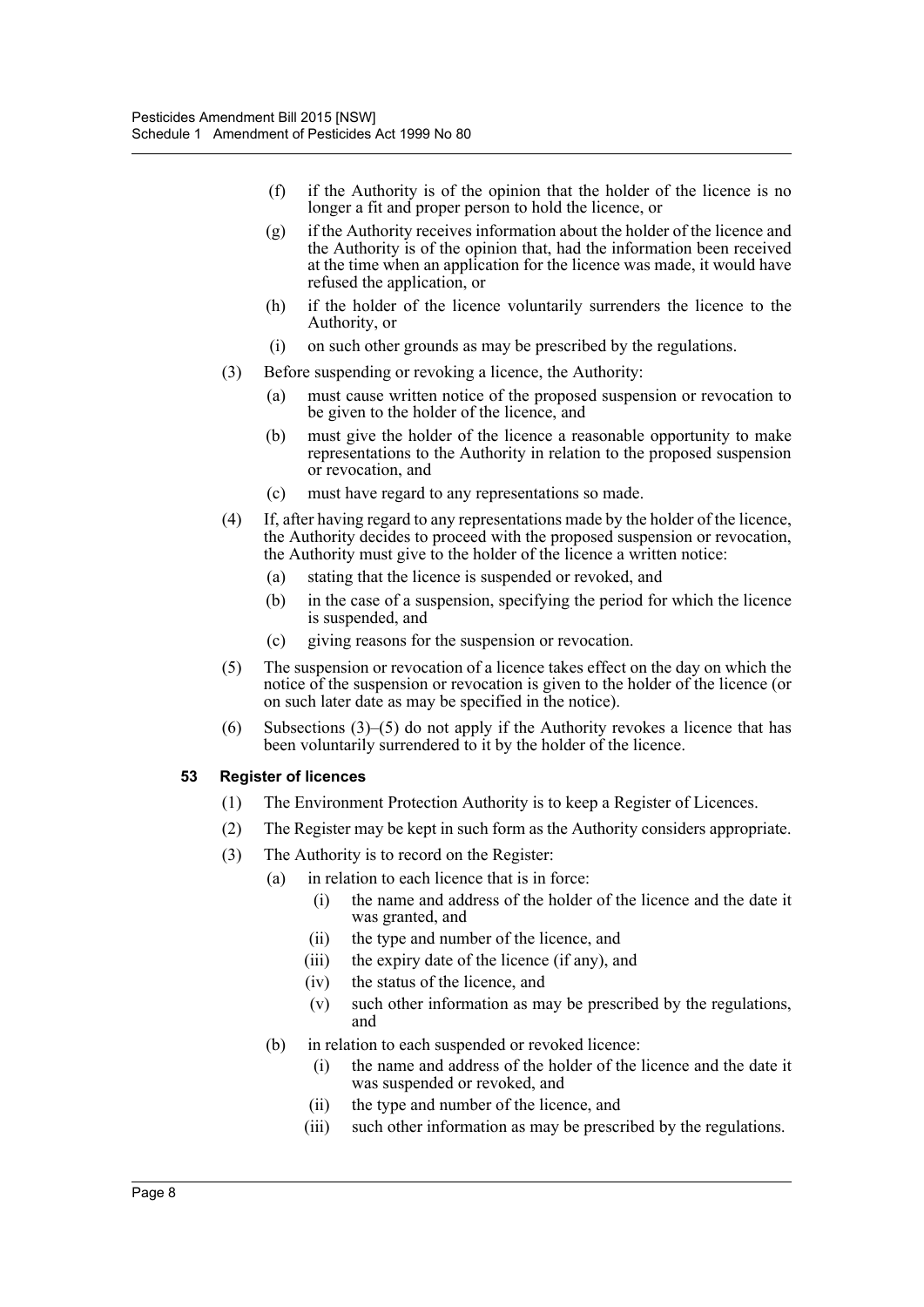- (4) The Authority is to ensure that information kept on the Register is up to date.
- (5) The Authority may correct any error in or omission from the Register.
- (6) Subject to the regulations, the Authority may arrange for such information recorded in the Register as it considers appropriate to be published on the Internet for public access.
- (7) The information referred to in subsection (6) may also be provided to members of the public in any other manner approved by the Authority.
- (8) The regulations may make provision for or with respect to the information that may be provided to the members of the public under this section (including the kind of information that may or may not be provided).
- (9) Section 57 of the *Privacy and Personal Information Protection Act 1998* does not apply to the Register or to information in the Register that is published or provided to members of the public under this section.

# **[7] Section 57 Granting of restricted pesticide authorisation**

Omit section 57 (6).

## **[8] Sections 59, 60 (2) and 61 (3)**

Omit "the licence or certificate" wherever occurring.

Insert instead "the licence or authorisation".

## **[9] Section 119 Regulations**

Omit section 119 (2) (a)–(d). Insert instead:

- (a) any matter connected with licences and restricted pesticide authorisations and applications for licences and restricted pesticide authorisations, including (without limitation) the following:
	- (i) qualifications for licences and authorisations,
	- (ii) tests for applicants for licences and authorisations,
	- (iii) duration of licences and authorisations,
	- (iv) conditions of licences and authorisations,
	- (v) record keeping and the provision of returns and other information by the holders (or former holders) of licences and authorisations,
	- (vi) grounds for the refusal, suspension or revocation of licences or authorisations,
	- (vii) the renewal of licences,
	- (viii) the surrender of licences and authorisations,

#### **[10] Section 119 (2) (h)**

Insert "(including application fees, licence and restricted pesticide authorisation fees, and fees for the provision of information)" after "regulations".

# **1.2 Harmonisation with Agvet Code**

#### **[1] Section 4 Definitions**

Omit the note from the definition of *container* in section 4 (1). Insert instead:

**Note.** The definition in the Agvet Code is as follows:

*container* includes anything by which or in which a chemical product is, or is to be, covered, enclosed, contained or packaged, but does not include a container (such as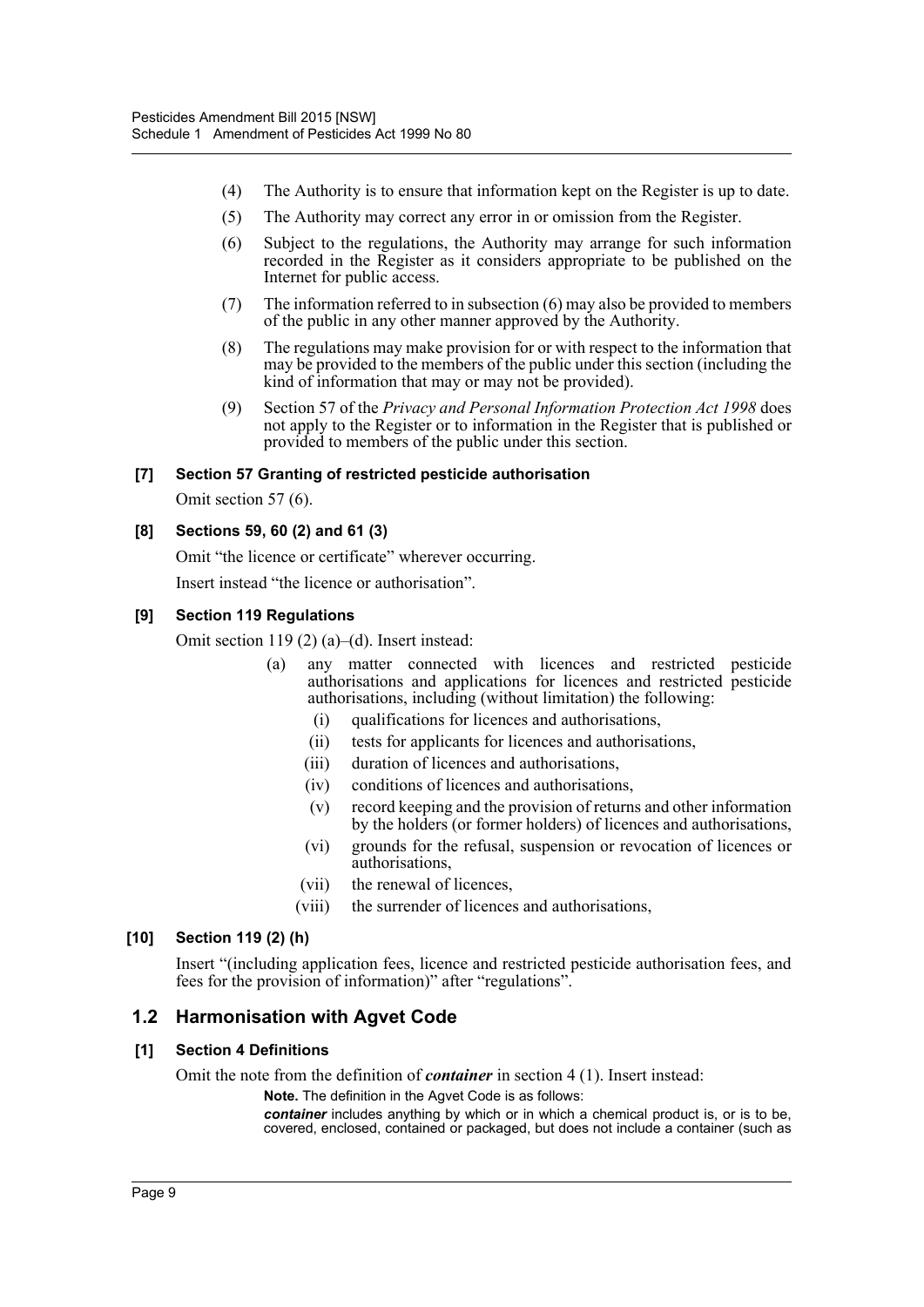a shipping container) in which other containers of chemical products are, or are to be, placed for the purpose of being transported.

#### **[2] Section 4 (1), definition of "permit"**

Omit the definition. Insert instead:

*permit* means a permit under Part 7 of the Agvet Code, and includes a permit that is taken to have been issued by operation of section 45B or 47D of the Code.

**Note.** Sections 45B and 47D of the Agvet Code provide for certain persons to be taken to hold a permit for a transitional period when a notice of suspension or cancellation of a permit has been given, or when a notice of the end of the registration of a chemical product is published.

## **[3] Section 4 (1)**

Insert in alphabetical order:

*reserved chemical product* has the same meaning as in the Agvet Code.

**Note.** The term *reserved chemical product* is defined in the Agvet Code to mean a chemical product that is, or is included in a class of chemical products that is, specified in the Reserved Schedule. A reserved chemical product is not required to be registered, but its possession, custody or use is subject to conditions specified by the Reserved Schedule.

*Reserved Schedule* has the same meaning as in the Agvet Code.

**Note.** The term *Reserved Schedule* is defined in the Agvet Code to mean the schedule contained in the regulations under section 56ZU of the Code.

#### **[4] Section 4 (1), definition of "substance"**

Omit the note from the definition. Insert instead:

**Note.** The definition in the Agvet Code is as follows:

#### *substance* includes:

- (a) any gas, liquid, mixture or compound of gases, or mixture or compound of liquids, and
- (b) an organism or part of an organism, including a genetically manipulated organism or part of a genetically manipulated organism, and
- (c) material that is produced from an organism, and
- (d) matter whose production involves the use of an organism,

but does not include an excluded organism or part of an excluded organism, or material that is produced from, or matter whose production involves the use of, an excluded organism.

#### **[5] Section 4 (1), definition of "unregistered pesticide"**

Omit the definition. Insert instead:

*unregistered pesticide* means a pesticide that is not registered under Part 2 of the Agvet Code, and includes a pesticide the registration or approval of which has been suspended or cancelled under Part 2 of the Code.

#### **[6] Section 5 Definition of "pesticide"**

Insert "However, the term does not include a substance or mixture of substances declared by regulations not to be an agricultural chemical product." after "to be an agricultural chemical product." in the note to section 5 (1).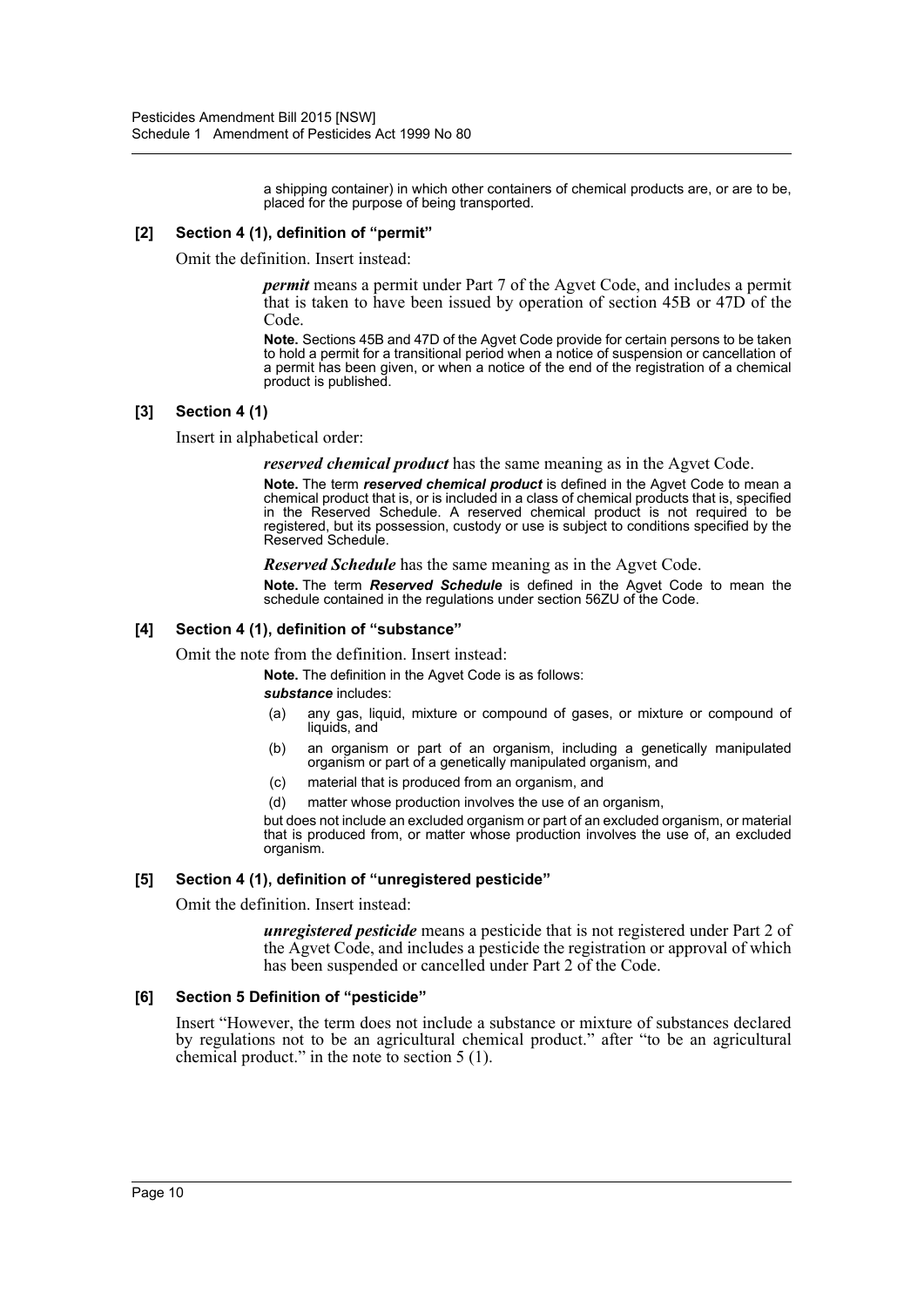# **[7] Section 12 Possession of unregistered pesticide**

Insert at the end of the section:

- (2) A person does not commit an offence against subsection (1) if:
	- (a) the person possesses an unregistered pesticide that is a reserved chemical product, and
	- (b) the pesticide is possessed in accordance with the conditions specified for the reserved chemical product by the Reserved Schedule.

## **[8] Section 13 Use of unregistered pesticide**

Insert at the end of the section:

- (2) A person does not commit an offence against subsection (1) if:
	- (a) the person uses an unregistered pesticide that is a reserved chemical product, and
	- (b) the pesticide is used in accordance with the conditions specified for the reserved chemical product by the Reserved Schedule.

# **1.3 Administration and enforcement**

## **[1] Section 7 Injury to persons or damage to property resulting from pesticide use**

Insert after section 7 (1):

- $(1)$  For the purposes of subsection  $(1)$  (b) in its application to any part of premises used for agricultural operations (including farming, horticultural or aquacultural operations), damage, or likely damage, from the use of a pesticide includes when the use of a pesticide:
	- (a) prevents, or is likely to prevent, that part of the premises from being used for such operations (whether temporarily or permanently), or
	- (b) reduces, or is likely to reduce, the capacity of that part of the premises to be used for such operations (whether temporarily or permanently).

# **[2] Section 10 Injury to persons or damage to property resulting from pesticide use**

Insert after section 10 (1):

- (1A) For the purposes of subsection (1) (b) in its application to any part of premises used for agricultural operations (including farming horticultural or aquacultural operations), damage, or likely damage, from the use of a pesticide includes when the use of a pesticide:
	- (a) prevents, or is likely to prevent, that part of the premises from being used for such operations (whether temporarily or permanently), or
	- (b) reduces, or is likely to reduce, the capacity of that part of the premises to be used for such operations (whether temporarily or permanently).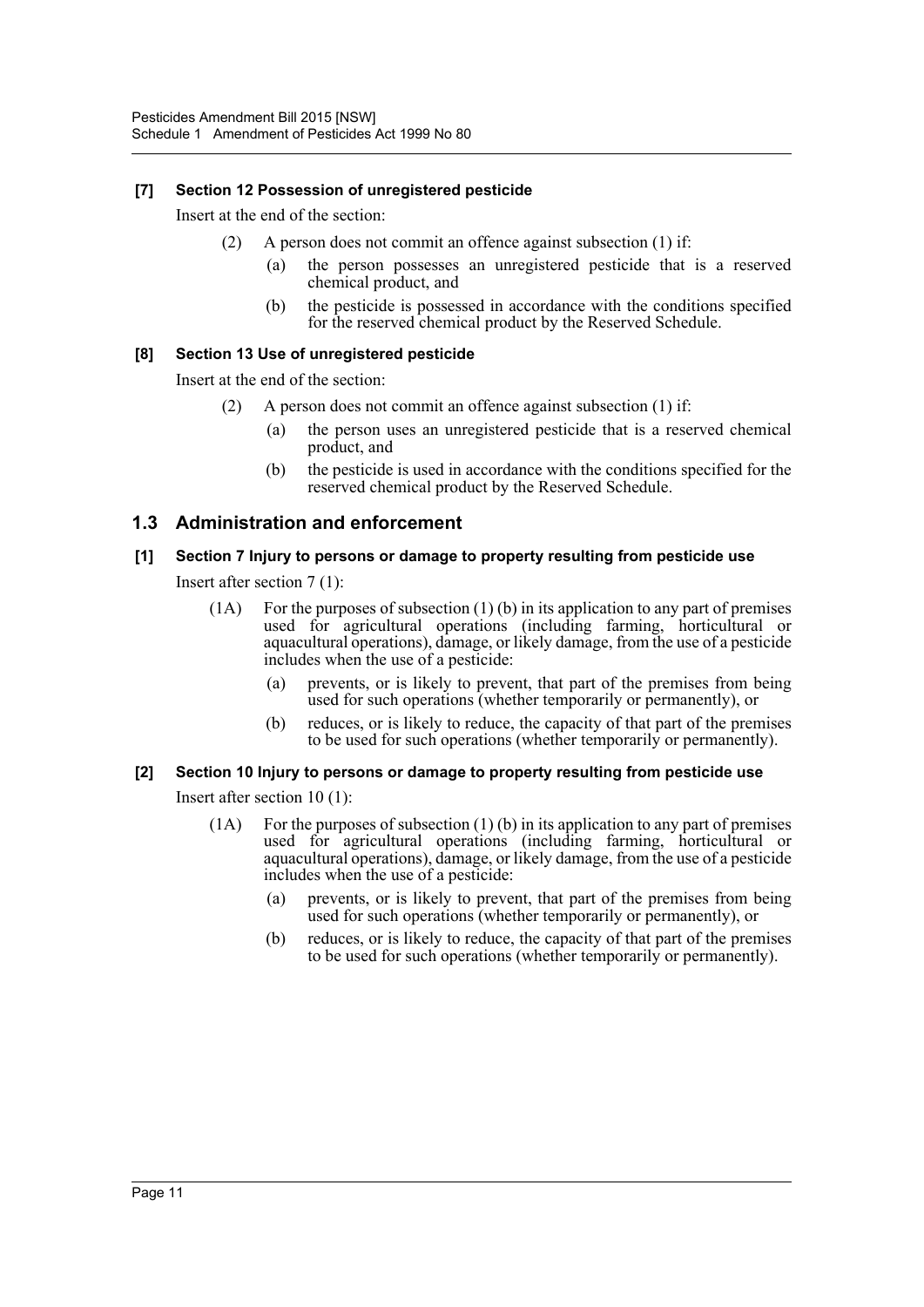# **[3] Section 11A**

Insert after section 11:

#### **11A Harm to companion animals resulting from pesticide use**

(1) A person must not use a pesticide in a manner that harms a companion animal that is in or on premises with the consent of the owner or occupier of the premises.

Maximum penalty:

- (a) \$120,000 in the case of a corporation, or
- (b) \$60,000 in the case of an individual.
- (2) It is a defence in any proceedings against a person for an offence under this section if the person establishes:
	- (a) that the commission of the offence was due to causes over which the person had no control, and
	- (b) that the person took all reasonable precautions and exercised all due diligence to prevent the commission of the offence.
- (3) In this section:

*companion animal* has the same meaning as in the *Companion Animals Act 1998*.

## **[4] Section 38 Making of pesticide control order**

Insert at the end of section 38 (1):

**Note.** Section 43 (2) of the *Interpretation Act 1987* provides that if an Act confers a power on any person or body to make an order (whether or not the order must be in writing), the power includes power to amend or repeal any order made in the exercise of that power. Section 43 (3) of that Act also requires the Authority to obtain the approval of the Minister before amending or repealing an order under this section.

#### **[5] Section 38 (5B)**

Insert after section 38 (5A):

(5B) The Minister may delegate the Minister's function of granting approvals under this section to the Chairperson of the Environment Protection Authority.

#### **[6] Section 64 Prohibited residue notices**

Insert after section 64 (1) (a):

(a1) a person involved in growing or supplying the produce, or

# **[7] Section 64 (2) (b) (iv) and (v)**

Insert at the end of section  $64(2)$  (b) (iii):

, or

- (iv) to report on and monitor prohibited residue in the produce in accordance with procedures specified in the regulations, or
- (v) to arrange for analysis to be undertaken, at the person's own cost, by an appropriately qualified laboratory of prohibited residue in the produce and to report the findings to the Authority.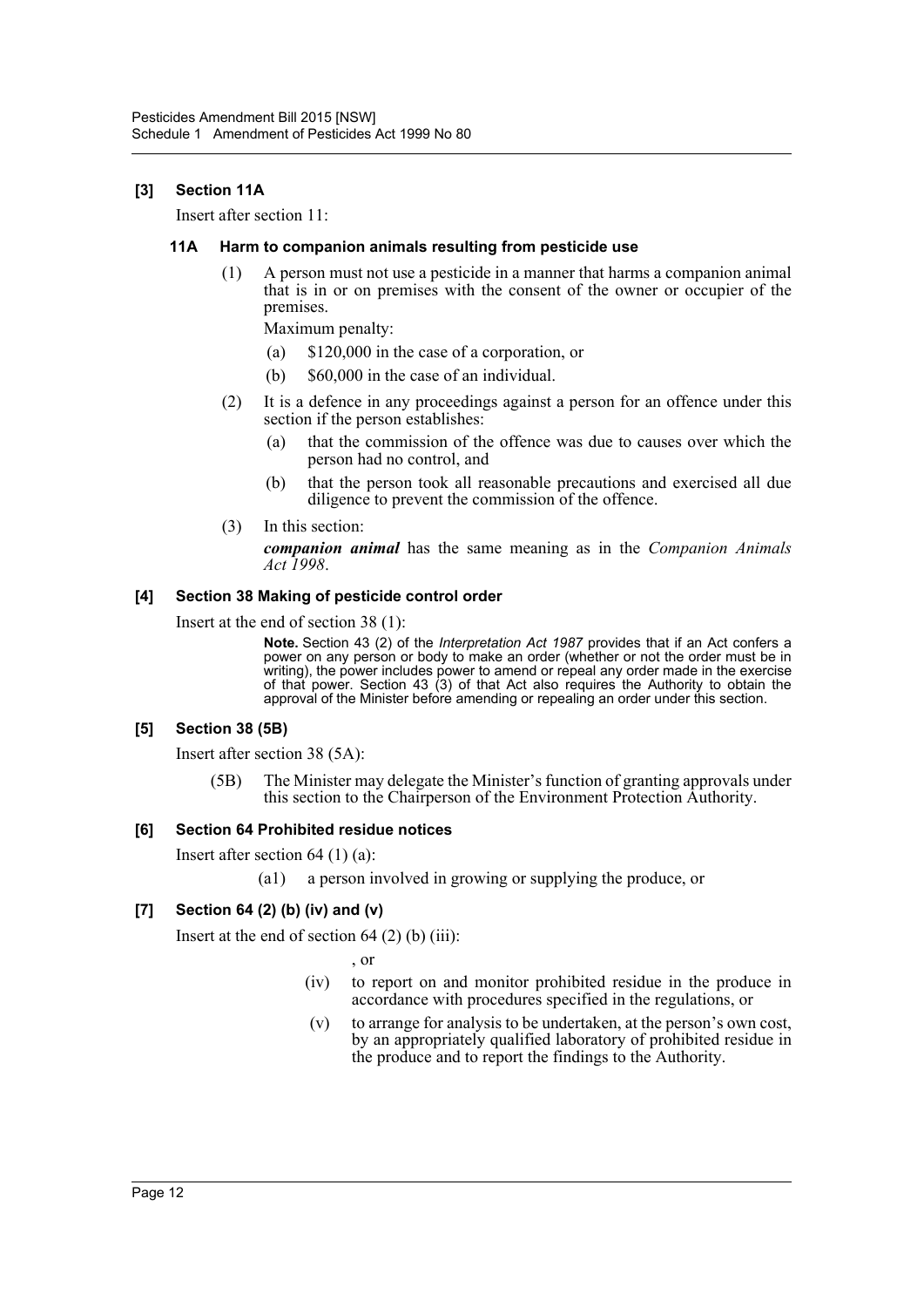#### **[8] Section 65 Prohibited residue orders**

Insert at the end of section 65 (2) (b) (iv):

, or

- (v) to report on and monitor prohibited residue in the produce in accordance with procedures specified in the regulations, or
- (vi) to arrange for analysis to be undertaken, at the person's own cost, by an appropriately qualified laboratory of prohibited residue in the produce and to report the findings to the Authority.

## **[9] Section 65 (4) (a)**

Omit the paragraph. Insert instead:

(a) may be served on:

- (i) the owner of the agricultural produce in relation to which it was made, or
- (ii) a person involved in growing or supplying the agricultural produce in relation to which it was made, or
- (iii) the occupier of any premises on which the produce is situated at the time of service of the order, and

#### **[10] Section 110**

Insert after section 109:

#### **110 Enforcement of undertakings**

- (1) The Environment Protection Authority may accept a written undertaking given by a person for the purposes of this section in connection with a matter in relation to which the Authority has a function under this Act.
- (2) The person may withdraw or vary the undertaking at any time, but only with the consent in writing of the Authority. The consent of the Authority is required even if the undertaking purports to authorise withdrawal or variation of the undertaking without that consent.
- (3) The Authority may apply to the Land and Environment Court for an order under subsection  $(4)$  if the Authority considers that the person who gave the undertaking has breached any of its terms.
- (4) The Court may make all or any of the following orders if it is satisfied that the person has breached a term of the undertaking:
	- (a) an order directing the person to comply with that term of the undertaking,
	- (b) an order directing the person to pay to the State an amount not exceeding the amount of any financial benefit that the person has obtained directly or indirectly and that is reasonably attributable to the breach,
	- (c) any order that the Court thinks appropriate directing the person to compensate any other person who has suffered loss or damage as a result of the breach,
	- (d) an order suspending or revoking any licence held by the person,
	- (e) an order requiring the person to prevent, control, abate or mitigate any actual or likely harm to the environment caused by the breach,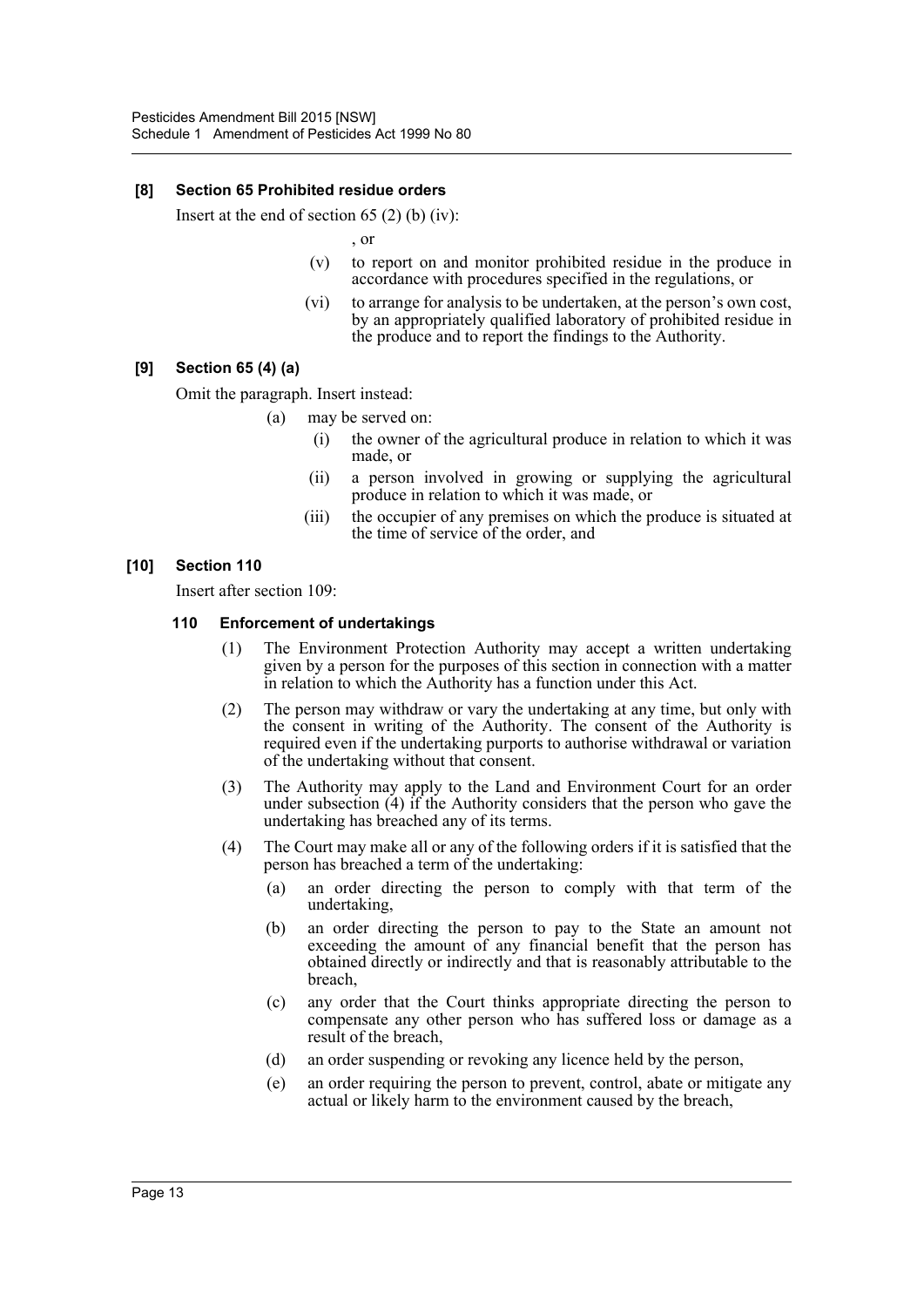- (f) an order requiring the person to make good any actual or likely harm to the environment caused by the breach,
- (g) any other order the Court considers appropriate.

# **[11] Section 119 Regulations**

Insert after section 119 (2) (g):

(g1) the analysis, reporting and monitoring of pesticide residues by growers and suppliers of produce,

# **1.4 Statute law revision**

## **[1] Whole of Act**

Renumber as paragraphs (a) and (b), respectively, the first and second dot points in each provision of the Act that specifies the maximum penalty for an offence by reference to 2 dot points.

## **[2] Section 4 Definitions**

Omit the definition of *Implementation Committee* from section 4 (1).

## **[3] Part 8 Pesticides Implementation Committee**

Omit the Part.

**[4] Schedule 1 Members and procedure of Implementation Committee** Omit the Schedule.

# **1.5 Savings and transitional provisions**

# **[1] Schedule 2, heading**

Omit "**and transitional**". Insert instead "**, transitional and other**".

# **[2] Schedule 2, clause 1 (1)**

Insert at the end of the subclause:

any other Act that amends this Act

# **[3] Schedule 2, clause 1 (2)**

Omit the subclause. Insert instead:

(2) If the regulations so provide, any such provision may:

- (a) have effect despite any specified provisions of this Act (including a provision of this Schedule), and
- (b) take effect from the date of assent to the Act concerned or a later date.

# **[4] Schedule 2, clause 1 (3)**

Omit "in the Gazette". Insert instead "on the NSW legislation website".

# **[5] Schedule 2, clause 1 (4)**

Insert after clause 1 (3):

(4) Regulations made for the purposes of this clause may make separate savings and transitional provisions or amend this Schedule to consolidate the savings and transitional provisions.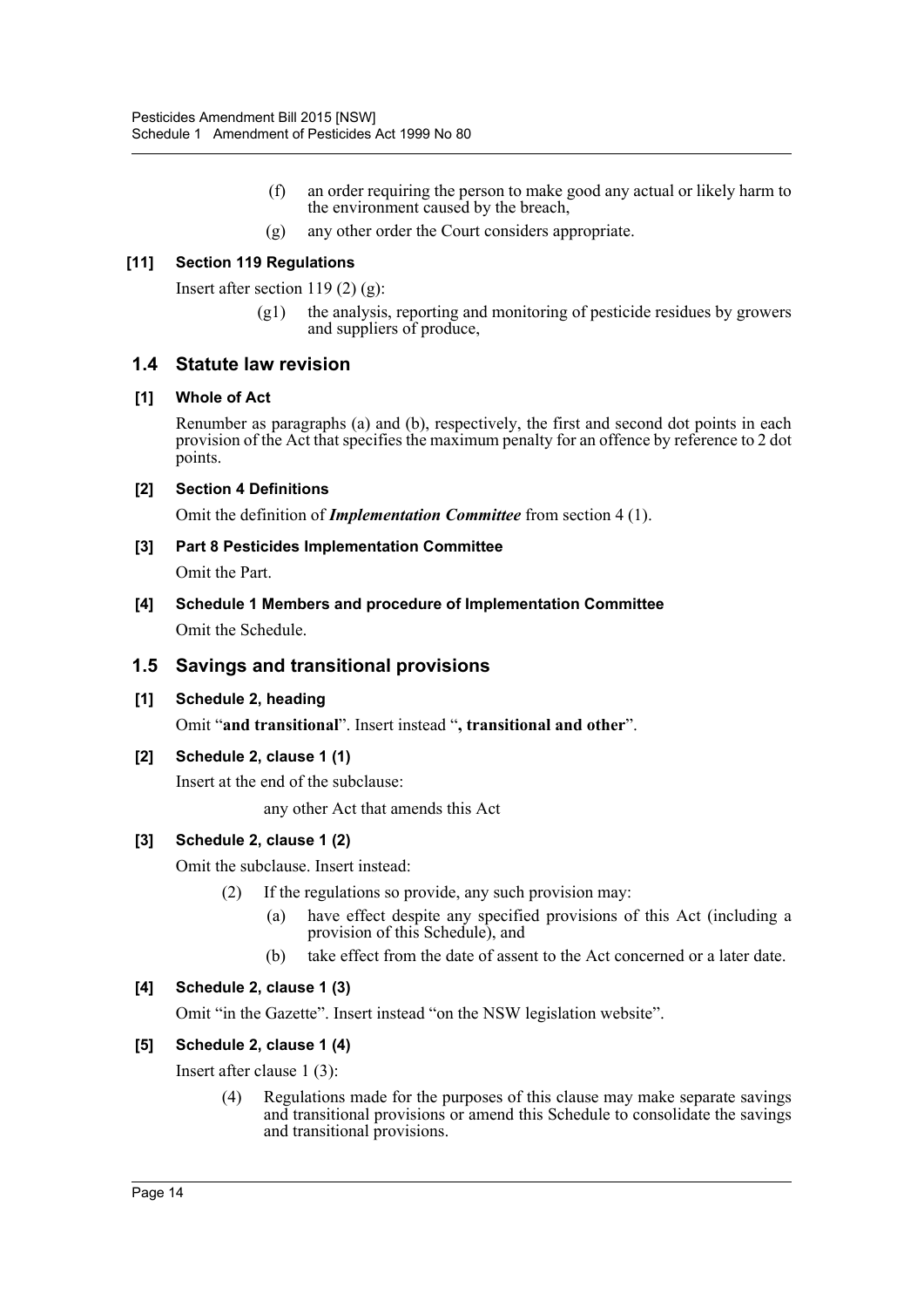# **[6] Schedule 2, Part 3**

Insert after Part 2:

# **Part 3 Provisions consequent on enactment of Pesticides Amendment Act 2015**

# **14 Definition**

In this Part:

*amending Act* means the *Pesticides Amendment Act 2015*.

#### **15 Abolition of Pesticides Implementation Committee**

- (1) The Pesticides Implementation Committee established by Part 8 of this Act is abolished on the day on which that Part is repealed by the amending Act (the *abolition day*).
- (2) A person who, immediately before the abolition day, held office as the Chairperson or Deputy Chairperson, or as a member, of the Pesticides Implementation Committee:
	- (a) ceases to hold that office on that day, and
	- (b) is not entitled to be paid any remuneration or compensation because of ceasing to hold that office.
- (3) Nothing in this clause prevents the Minister from convening one or more committees (including committees constituted with former members of the Pesticides Implementation Committee) to advise the Minister in relation to matters arising under this Act.

#### **16 Enforcement of undertakings**

Section 110 (3) and (4), as inserted by the amending Act, apply in relation to the enforcement of undertakings given on or after the commencement of those provisions.

#### **17 Transfer of information from WorkCover concerning certificates of competency**

The WorkCover Authority may, despite section 271 of the *Work Health and Safety Act 2011*, provide such information and documents as it has obtained in connection with the exercise of its powers or functions under Part 9.1 of the former *Occupational Health and Safety Regulation 2001* (as continued in force by clause 65 of Schedule 18B to the *Work Health and Safety Regulation 2011*) as the Environment Protection Authority may require to assist the Authority to establish and maintain the licensing system under this Act.

#### **18 Specifying day on which clause 65 of Schedule 18B to Work Health and Safety Regulation 2011 ceases to have effect**

The regulations may declare the day on which clause 65 of Schedule 18B to the *Work Health and Safety Regulation 2011* ceases to apply in relation to the application of pesticides and the use of fumigants.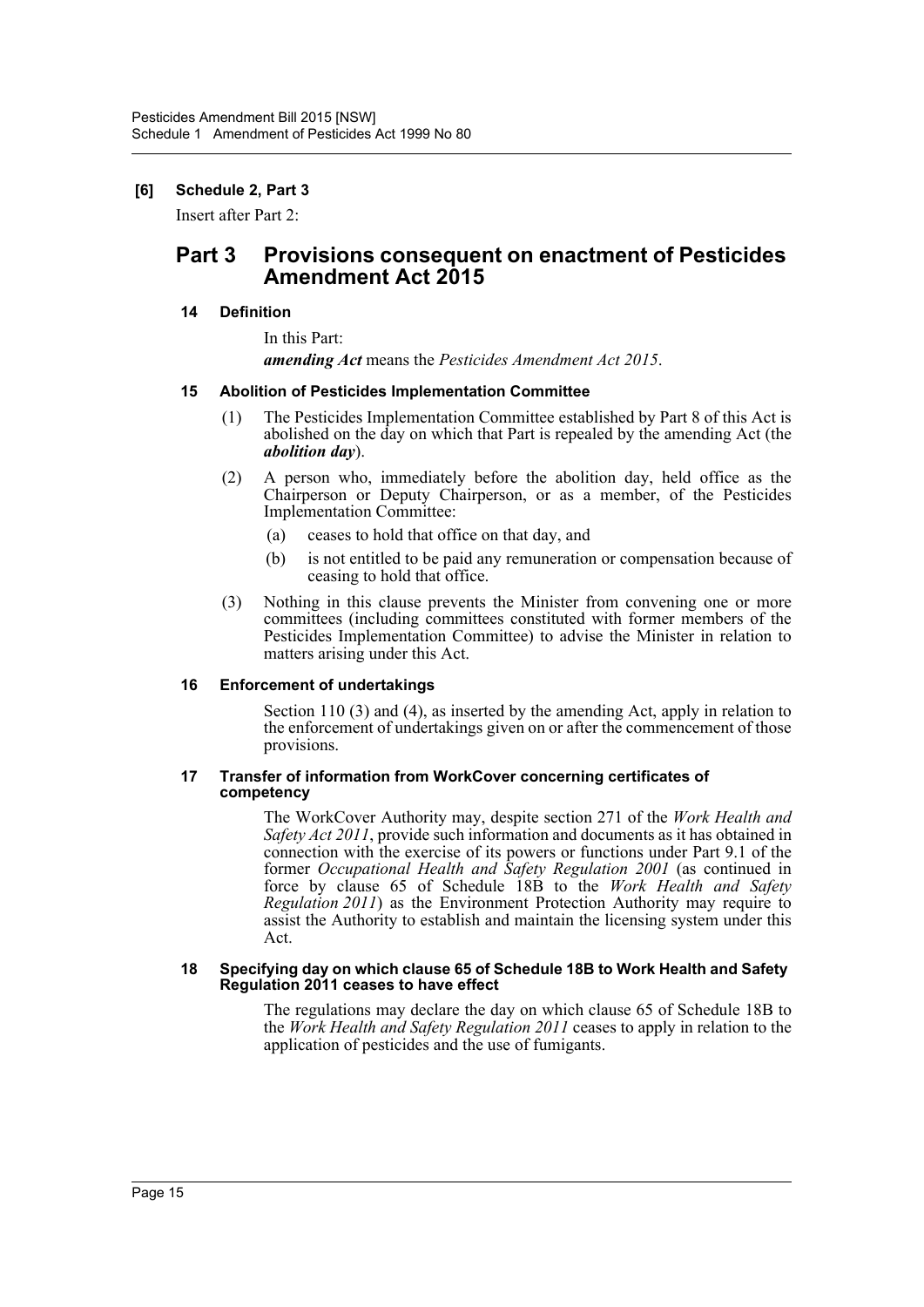#### **19 Conversion of certificates of competency into restricted pesticide authorisations**

- (1) For the purposes of this clause, an *existing certificate of competency* means:
	- (a) a certificate of competency in force under this Act immediately before the day on which Schedule 1.1 [1] to the amending Act commences (the *conversion day*), and
	- (b) a certificate of competency that had been suspended (but not revoked) immediately before the conversion day.
- (2) Subject to subclause (3), an existing certificate of competency has effect for the unexpired balance of its period of duration as if it were a restricted pesticide authorisation granted under this Act on or after the conversion day, and may be renewed, varied, revoked or suspended accordingly.
- (3) Any period of suspension of an existing certificate of competency in force immediately before the conversion day continues in force until the day it would have expired if the amending Act had not been enacted, unless sooner varied or rescinded.
- (4) An application for a certificate of competency made (but not determined) before the conversion day may be determined by the Environment Protection Authority on or after the conversion day as if it were an application for a restricted pesticide authorisation.
- (5) Any application under section 62 (whether made before, on or after the conversion day) for an administrative review under the *Administrative Decisions Review Act 1997* of a decision concerning a certificate of competency may be dealt with under this Act on or after that day as if it were an application for the administrative review of a decision concerning a restricted pesticide authorisation.